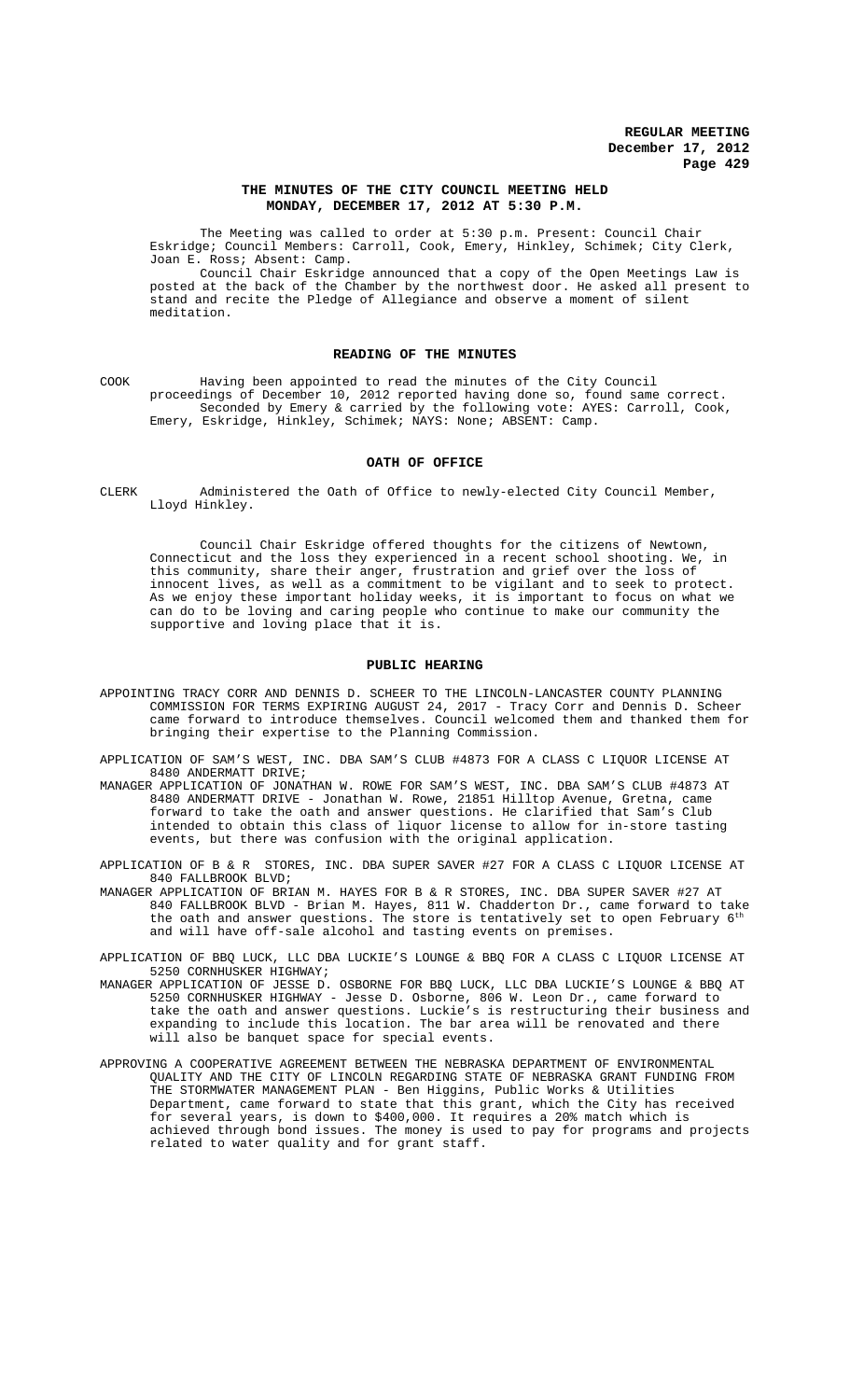APPROVING THE CITY OF LINCOLN PUBLIC ART MASTER PLAN FOR WORKS OF ART TO BE PLACED ON CITY-OWNED PROPERTY - David Landis, Director of Urban Development, came forward to describe this project. There are three important factors to consider with a public art collection. First, the art must be quality, serve an inspirational purpose, and stand the test of time. Next, the pieces must be placed in appropriate locations. Finally, there must be a commitment made over time for the care and maintenance of the pieces. This plan utilizes the strengths of both the public and private sectors. The group representing the public sector, the Mayor's Art Advisory Group (MAAG), will conduct a technical review of each piece and potential display site to assess appropriateness to location and practical and safety concerns. The private sector is represented by the Lincoln Partners for Public Art Development (LPPAD), who will discern quality pieces of art for acquisition, will serve as the interface with donors, will assist with private sector contributions and will handle money flow. Each piece of art will have a license agreement that will require Mayoral approval and acceptance by the City Council.

Lynn Johnson, Director of Parks & Recreation, came forward to further describe the plan which lays out the legal structure and the public/private partnership that will enable the City to develop, display and manage a public art collection of national prominence. Included is a "Public Art Opportunities Map" which identifies highly visible locations throughout Lincoln where public art could potentially be displayed and where it would contribute to the identity or character of the community. Another aspect of this project is a public art inventory database. In answer to Council questions, Mr. Johnson stated that questions involving funding for acquisition and maintenance of art were driving factors in developing this process. A large portion of funding will come from private donors, including local foundations. There have been conversations with the Sheldon Museum of Art and with the private sector regarding the possibility of displaying loaned artwork. Over time, the City may develop a revolving collection.

Mr. Landis added that there is a "trial run" of this process happening now wherein the City could display sculptures from the private Duncan collection for two year periods.

Mr. Johnson clarified that each piece of artwork would be treated on a case-by-case basis and would have a separate license agreement that would cover issues of insurance, maintenance, installation, and all aspects of displaying artwork, even in cases where the piece is on loan to the City. He reiterated that each of these agreements will come through LPPAD and MAAG for artistic and technical review, and they will additionally require the approval of the Mayor and City Council.

Steve Wake, 5555 A Street, came forward to state that LPPAD was created to provide vision, engender support, create policy, advise the City, and manage the strategic process by which donations will become public art. This requires a network of public and private partnerships. Mr. Wake went on to describe the members of LPPAD and the strengths each of them bring to the group.

Christine Dionisopoulos, 2421 Switchback Rd., came forward to describe in more detail the work of LPPAD subcommittees and to describe projects currently under way, including private donations and artwork in the Haymarket Arena area. Community investment and involvement plays a key role in a public art collection.

APPROVING A MEMORANDUM OF AGREEMENT BETWEEN THE CITY OF LINCOLN AND O.P.P.D. FOR FIBER<br>ATTACHMENT POINTS TO POLES TO CONNECT FIBER CABLE AT THE WELL SITES OF THE ATTACHMENT POINTS TO POLES TO CONNECT FIBER CABLE AT THE WELL SITES OF THE LINCOLN WATER SYSTEM IN ASHLAND - Jerry Obrist, Public Works & Utilities Department, came forward to describe this agreement for pole attachments used to connect fiber throughout the well field for good connectivity to operate security and control on a remote basis.

# **COUNCIL ACTION**

#### **REPORTS OF CITY OFFICERS**

APPOINTING TRACY CORR AND DENNIS D. SCHEER TO THE LINCOLN-LANCASTER COUNTY PLANNING COMMISSION FOR TERMS EXPIRING AUGUST 24, 2017 - CLERK read the following resolution, introduced by Carroll, who moved its adoption:<br>A-87137 BE IT RESOLVED by the City Council of the City of L

BE IT RESOLVED by the City Council of the City of Lincoln, Nebraska: That the appointment of Tracy Corr and Dennis D. Scheer to the Lincolnancaster County Planning Commission for a term expiring August 24, 2017 is hereby approved.

Introduced by Eugene Carroll Seconded by Emery and carried by the following vote: AYES: Carroll, Cook, Emery, Eskridge, Hinkley, Schimek; NAYS: None; ABSENT: Camp.

CLERK'S LETTER AND MAYOR'S APPROVAL OF RESOLUTIONS AND ORDINANCES PASSED BY THE CITY COUNCIL ON DECEMBER 3, 2012 - CLERK presented said report which was placed on file in the Office of the City Clerk. **(27-1)**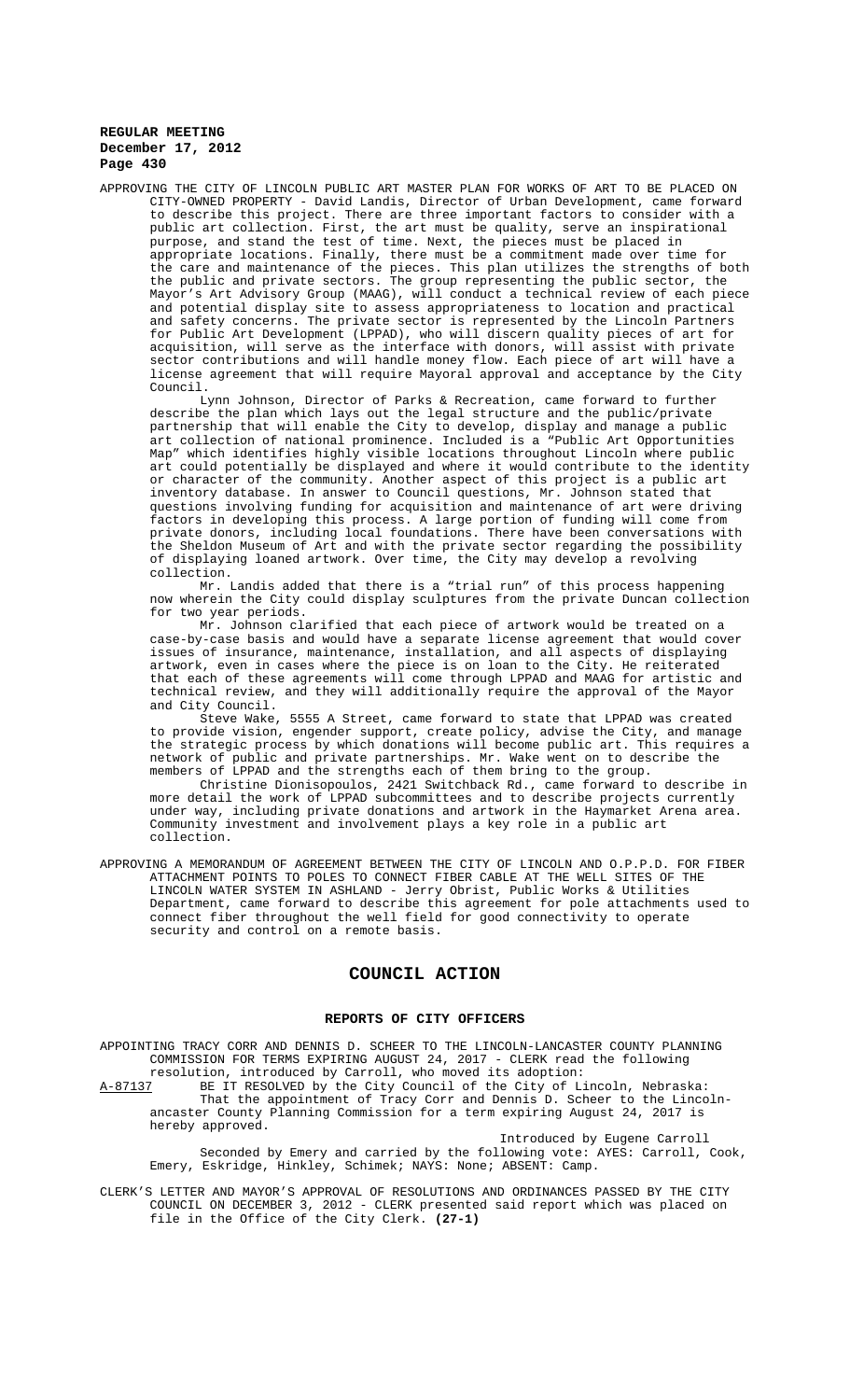### **PETITIONS & COMMUNICATIONS**

PLACED ON FILE IN THE OFFICE OF THE CITY CLERK: Administrative Amendment No. 12059 to Special Permit No. 1311, Sunrise Estates, approved by the Planning Director on December 5, 2012, requested by Sunrise Estates Community Association, to revise the site plan by eliminating the majority of outlots and incorporating them into adjacent lots, on property generally located at Holdrege St. and Linwood Lane. Administrative Amendment No. 12061 to Special Permit 277I, Pine Lake Community Unit Plan, approved by the Planning Director on December 7, 2012, requested by Benjamin and Ramzi Hynek, to adjust the side yard setback adjacent to the north lot line of Lot 25, Pine Lake Addition (6420 Westshore Drive), from 15 feet to 10 feet, with the condition that the adjustment applies only from the point of the addition nearest the front of the home to the rear lot line, on property generally located near S.  $84<sup>th</sup>$  St. and Pine Lake Rd.

#### MISCELLANEOUS REFERRALS - NONE

#### **LIQUOR RESOLUTIONS**

APPLICATION OF SAM'S WEST, INC. DBA SAM'S CLUB #4873 FOR A CLASS C LIQUOR LICENSE AT 8480 ANDERMATT DRIVE - CLERK read the following resolution, introduced by Eugene Carroll, who moved its adoption for approval:

A-87138 BE IT RESOLVED by the City Council of the City of Lincoln, Nebraska: That after hearing duly had as required by law, consideration of the

facts of this application, the Nebraska Liquor Control Act, and the pertinent City ordinances, the City Council recommends that the application of Sam's West, Inc. dba Sam's Club #4873 for a Class "C" liquor license at 8480 Andermatt Drive, Lincoln, Nebraska, for the license period ending October 31, 2013, be approved with the condition that:<br> $1.$  The on premises cons

The on premises consumption of alcohol shall be limited to samplings of 2 ounces or less of any alcoholic beverage.

2. The premises must comply in every respect with all city and state regulations.

The City Clerk is directed to transmit a copy of this resolution to the Nebraska Liquor Control Commission.

Introduced by Eugene Carroll Seconded by Emery and carried by the following vote: AYES: Carroll, Cook, Emery, Eskridge, Hinkley, Schimek; NAYS: None; ABSENT: None.

MANAGER APPLICATION OF JONATHAN W. ROWE FOR SAM'S WEST, INC. DBA SAM'S CLUB #4873 AT 8480 ANDERMATT DRIVE - CLERK read the following resolution, introduced by Eugene

Carroll, who moved its adoption for approval:<br>A-87139 WHEREAS, Sam's West, Inc. dba Sam's Clu A-87139 WHEREAS, Sam's West, Inc. dba Sam's Club #4873 located at 8480 Andermatt Drive, Lincoln, Nebraska has been approved for a Retail Class "C" liquor license, and now requests that Jonathan W. Rowe be named manager;

WHEREAS, Jonathan W. Rowe appears to be a fit and proper person to manage said business.

NOW, THEREFORE, BE IT RESOLVED by the City Council of the City of Lincoln, Nebraska:

That after hearing duly had as required by law, consideration of the facts of this application, the Nebraska Liquor Control Act, and the pertinent City ordinances, the City Council recommends that Jonathan W. Rowe be approved as manager of this business for said licensee. The City Clerk is directed to transmit a copy of this resolution to the Nebraska Liquor Control Commission. Introduced by Eugene Carroll

Seconded by Emery and carried by the following vote: AYES: Carroll, Cook, Emery, Eskridge, Hinkley, Schimek; NAYS: None; ABSENT: None.

APPLICATION OF B & R STORES, INC. DBA SUPER SAVER #27 FOR A CLASS C LIQUOR LICENSE AT 840 FALLBROOK BLVD - CLERK read the following resolution, introduced by Eugene

Carroll, who moved its adoption for approval:<br>A-87140 BE IT RESOLVED by the City Council of t BE IT RESOLVED by the City Council of the City of Lincoln, Nebraska: That after hearing duly had as required by law, consideration of the facts of this application, the Nebraska Liquor Control Act, and the pertinent City ordinances, the City Council recommends that the application of B & R Stores, Inc. dba Super Saver #27 for a Class "C" liquor license at 840 Fallbrook Blvd., Lincoln, Nebraska, for the license period ending October 31, 2013, be approved with the condition that:

1. The on premises consumption of alcohol shall be limited to samplings of 2 ounces or less of any alcoholic beverage.

2. The premises must comply in every respect with all city and state regulations.

The City Clerk is directed to transmit a copy of this resolution to the Nebraska Liquor Control Commission.

Introduced by Eugene Carroll Seconded by Emery and carried by the following vote: AYES: Carroll, Cook, Emery, Eskridge, Hinkley, Schimek; NAYS: None; ABSENT: None.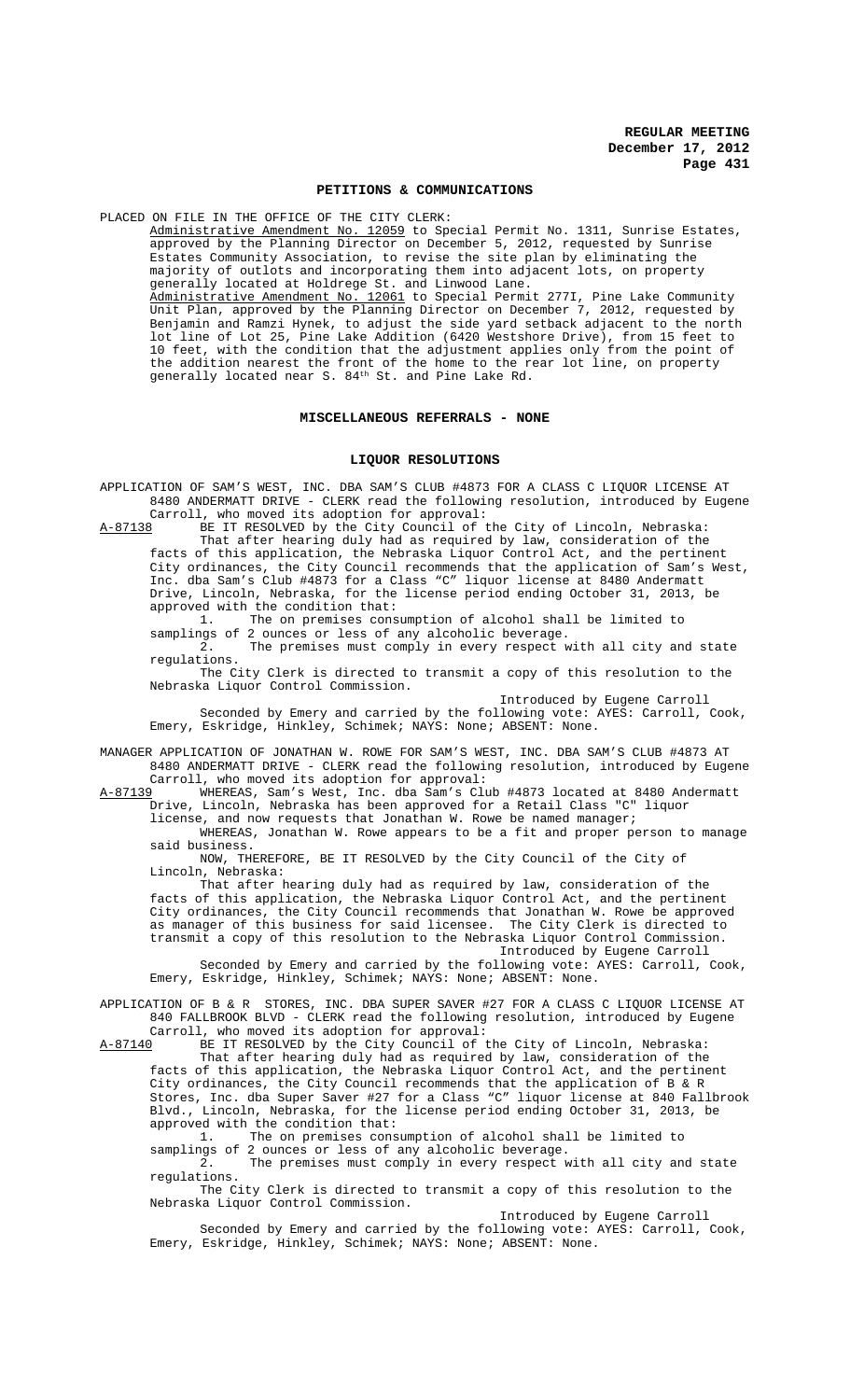MANAGER APPLICATION OF BRIAN M. HAYES FOR B & R STORES, INC. DBA SUPER SAVER #27 AT 840 FALLBROOK BLVD - CLERK read the following resolution, introduced by Eugene Carroll, who moved its adoption for approval:

A-87141 WHEREAS, B & R Stores, Inc. dba Super Saver #27 located at 840 Fallbrook Blvd., Lincoln, Nebraska has been approved for a Retail Class "C" liquor license, and now requests that Brian M. Hayes be named manager;

WHEREAS, Brian M. Hayes appears to be a fit and proper person to manage said business.

NOW, THEREFORE, BE IT RESOLVED by the City Council of the City of Lincoln, Nebraska:

That after hearing duly had as required by law, consideration of the facts of this application, the Nebraska Liquor Control Act, and the pertinent City ordinances, the City Council recommends that Brian M. Hayes be approved as manager of this business for said licensee. The City Clerk is directed to transmit a copy of this resolution to the Nebraska Liquor Control Commission. Introduced by Eugene Carroll

Seconded by Emery and carried by the following vote: AYES: Carroll, Cook, Emery, Eskridge, Hinkley, Schimek; NAYS: None; ABSENT: None.

APPLICATION OF BBQ LUCK, LLC DBA LUCKIE'S LOUNGE & BBQ FOR A CLASS C LIQUOR LICENSE AT 5250 CORNHUSKER HIGHWAY - CLERK read the following resolution, introduced by Eugene Carroll, who moved its adoption for approval:<br>A-87142 BE IT RESOLVED by the City Council of the City

BE IT RESOLVED by the City Council of the City of Lincoln, Nebraska: That after hearing duly had as required by law, consideration of the

facts of this application, the Nebraska Liquor Control Act, and the pertinent City ordinances, the City Council recommends that the application of BBQ Luck, LLC dba Luckie's Lounge & BBQ for a Class "C" liquor license at 5250 Cornhusker Highway, Lincoln, Nebraska, for the license period ending October 31, 2013, be approved with the condition that the premises must comply in every respect with all city and state regulations.

The City Clerk is directed to transmit a copy of this resolution to the Nebraska Liquor Control Commission.

Introduced by Eugene Carroll Seconded by Emery and carried by the following vote: AYES: Carroll, Cook, Emery, Eskridge, Hinkley, Schimek; NAYS: None; ABSENT: None.

MANAGER APPLICATION OF JESSE D. OSBORNE FOR BBQ LUCK, LLC DBA LUCKIE'S LOUNGE & BBQ AT 5250 CORNHUSKER HIGHWAY - CLERK read the following resolution, introduced by Eugene Carroll, who moved its adoption for approval:

A-87143 MHEREAS, BBQ Luck, LLC dba Luckie's Lounge & BBQ located at 5250

Cornhusker Highway, Lincoln, Nebraska has been approved for a Retail Class "C" liquor license, and now requests that Jesse D. Osborne be named manager; WHEREAS, Jesse D. Osborne appears to be a fit and proper person to manage

said business.

NOW, THEREFORE, BE IT RESOLVED by the City Council of the City of Lincoln, Nebraska:

That after hearing duly had as required by law, consideration of the facts of this application, the Nebraska Liquor Control Act, and the pertinent City ordinances, the City Council recommends that Jesse D. Osborne be approved as manager of this business for said licensee. The City Clerk is directed to transmit a copy of this resolution to the Nebraska Liquor Control Commission. Introduced by Eugene Carroll<br>Ning Carroll

Seconded by Emery and carried by the following vote: AYES: Carroll, Cook, Emery, Eskridge, Hinkley, Schimek; NAYS: None; ABSENT: None.

### **ORDINANCES - 2ND READING & RELATED RESOLUTIONS (as required) - NONE**

### **PUBLIC HEARING - RESOLUTIONS**

ACCEPTING THE REPORT OF NEW AND PENDING CLAIMS AGAINST THE CITY AND APPROVING DISPOSITION OF CLAIMS SET FORTH FOR THE PERIOD OF NOVEMBER 16-30, 2012 - PRIOR to reading:

Rod Confer, City Attorney, came forward to make a request to remove the claim of Bobby Lybarger from the list of Denied Claims.

CARROLL Made a Friendly Motion to add the claim of Bobby Lybarger the amendment; Moved to amend Bill No. 12R-296 in the following manner:

1. Remove the claim of Wayne DeLong in the amount of \$704.50 from the list of Denied Claims.<br>2. Remove the

2. Remove the claim of Bobby Lybarger in the amount of \$1,160.39 from the list of Denied Claims

Seconded by Cook & carried by the following vote: AYES: Carroll, Cook, Emery, Eskridge, Hinkley, Schimek; NAYS: None; ABSENT: Camp.

CLERK Read the following resolution, introduced by Eugene Carroll, who moved its adoption: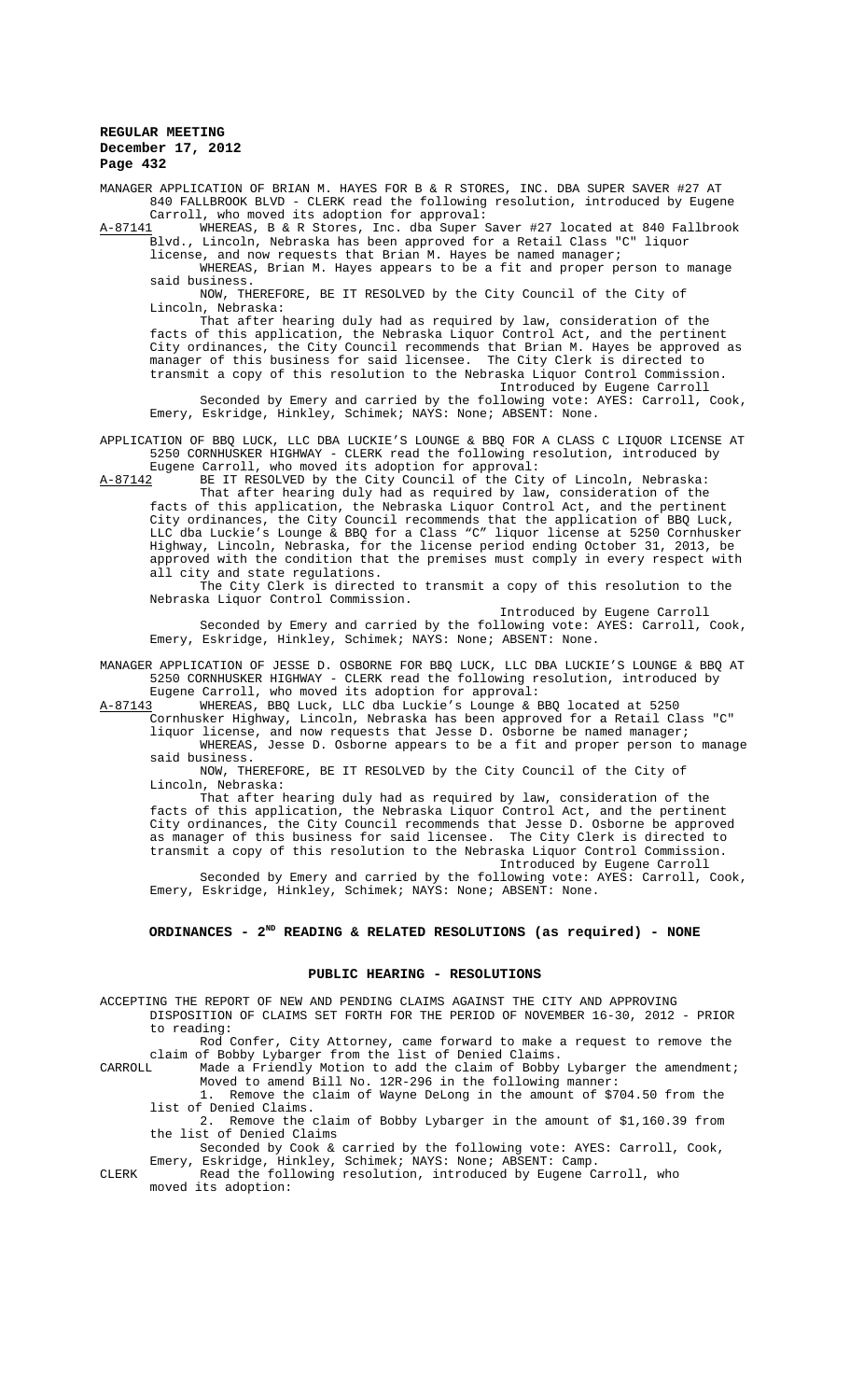A-87144 BE IT RESOLVED by the City Council of the City of Lincoln, Nebraska: That the claims listed in the attached report, marked as Exhibit "A",<br>dated December 3, 2012, of various new and pending tort claims filed agains various new and pending tort claims filed against the City of Lincoln with the Office of the City Attorney or the Office of the City Clerk, as well as claims which have been disposed of, are hereby received as required by <u>Neb. Rev. Stat.</u> § 13-905 (Reissue 1997). The dispositions of claims by the Office of the City Attorney, as shown by the attached report, are hereby approved:

| DENIED CLAIMS                   |    |                     | ALLOWED/SETTLED CLAIMS |          |
|---------------------------------|----|---------------------|------------------------|----------|
| Anthony Heidtbrink              |    | NAS*                | Kelly Sears<br>\$      | 594.26   |
| Garrett J. Sund                 | \$ | 400.00              | Amanda Lambert         | 1,699.62 |
| Carol Bom                       |    | 838.57              | Eric Rock              | 1,233.85 |
| Ingenix a/s/o United Healthcare |    | NAS*                |                        |          |
| Bobby Lybarger                  |    | <del>1,160.39</del> |                        |          |
| Wayne DeLong                    |    | <del>704.50</del>   |                        |          |
| Domaneak Muhammad               |    | NAS*                |                        |          |
| Dawn Amory                      |    | 250,000.00          |                        |          |
| Miquel Franco                   |    | 3,523.17            |                        |          |
| Ryan Zuspan                     |    | 300.00              |                        |          |
| * No Amount Specified           |    |                     |                        |          |

The City Attorney is hereby directed to mail to the various claimants listed herein a copy of this resolution which shows the final disposition of their claim.

Introduced by Eugene Carroll Seconded by Cook and carried by the following vote: AYES: Carroll, Cook, Emery, Eskridge, Hinkley, Schimek; NAYS: None; ABSENT: Camp.

APPROVING A COOPERATIVE AGREEMENT BETWEEN THE NEBRASKA DEPARTMENT OF ENVIRONMENTAL QUALITY AND THE CITY OF LINCOLN REGARDING STATE OF NEBRASKA GRANT FUNDING FROM THE STORMWATER MANAGEMENT PLAN - CLERK read the following resolution, introduced

by Eugene Carroll, who moved its adoption:<br>A-87145 BE IT RESOLVED by the City Council of A-87145 BE IT RESOLVED by the City Council of the City of Lincoln, Nebraska: That the attached Intergovernmental Agreement between the City of Lincoln and the Nebraska Department of Environmental Quality (NDEQ) regarding grant funding from the state Stormwater Management Plan Program, upon the terms and conditions as set forth in said Agreement, is hereby approved and the Mayor is authorized to execute said Agreement on behalf of the City. This Agreement provides for NDEQ grant funding to implement programs and projects in association with the City of Lincoln's Stormwater Management Program.

The City Clerk is directed to transmit an executed original Agreement to Ben Higgins, Public Works and Utilities Department, 555 South 10<sup>th</sup> Street, for transmittal to the Nebraska Department of Environmental Quality.

Introduced by Eugene Carroll Seconded by Schimek and carried by the following vote: AYES: Carroll, Cook, Emery, Eskridge, Hinkley, Schimek; NAYS: None; ABSENT: Camp.

APPROVING THE CITY OF LINCOLN PUBLIC ART MASTER PLAN FOR WORKS OF ART TO BE PLACED ON CITY-OWNED PROPERTY - CLERK read the following resolution, introduced by Eugene

Carroll, who moved its adoption:<br>A-87146 WHEREAS, in September, 201 WHEREAS, in September, 2011 the City Council amended Chapter 14.56 of the Lincoln Municipal Code for the development of a master plan for art work on City owned property; and

WHEREAS, pursuant to Section 14.56.130 of the Lincoln Municipal Code, the City of Lincoln Public Art Master Plan was prepared as guidance for selection of public art, establishing a process for acquiring public art for the community public art collection and for release of public art from the community collection; and

WHEREAS, the City of Lincoln Public Art Master Plan has been reviewed by the Mayor and endorsed by Lincoln Partners for Public Art Development (LPPAD) for approval by the City Council.

NOW, THEREFORE, BE IT RESOLVED by the City Council of the City of Lincoln, Nebraska:

That, after review by the Mayor and a recommendation by the Lincoln Partners for Public Art Development for approval, the City of Lincoln Public Art Master Plan, dated June 14, 2012, a copy of which is attached hereto marked as Attachment "A" and made a part hereof by reference, is hereby approved and adopted.

The City Clerk is directed to forward a copy of this resolution to the Director of Parks and Recreation.

Introduced by Eugene Carroll Seconded by Schimek and carried by the following vote: AYES: Carroll, Cook, Emery, Eskridge, Hinkley, Schimek; NAYS: None; ABSENT: Camp.

APPROVING A MEMORANDUM OF AGREEMENT BETWEEN THE CITY OF LINCOLN AND O.P.P.D. FOR FIBER ATTACHMENT POINTS TO POLES TO CONNECT FIBER CABLE AT THE WELL SITES OF THE LINCOLN WATER SYSTEM IN ASHLAND - CLERK read the following resolution, introduced by Eugene Carroll, who moved its adoption:

A-87147 BE IT RESOLVED by the City Council of the City of Lincoln, Nebraska: That the attached Inter-Governmental Agreement between the City of Lincoln, and the License Agreement between the City of Lincoln, Nebraska, on behalf ofthe Lincoln Water System, and Omaha Public Power District, to place aerial and underground cable, equipment and facilities on O.P.P.D. poles at the well sites of the Lincoln Water System in Ashland, upon the terms and conditions as set forth in said Agreement, is hereby approved and the Mayor is authorized to execute said Agreement on behalf of the City.

The City Clerk is hereby directed to transmit a copy of the executed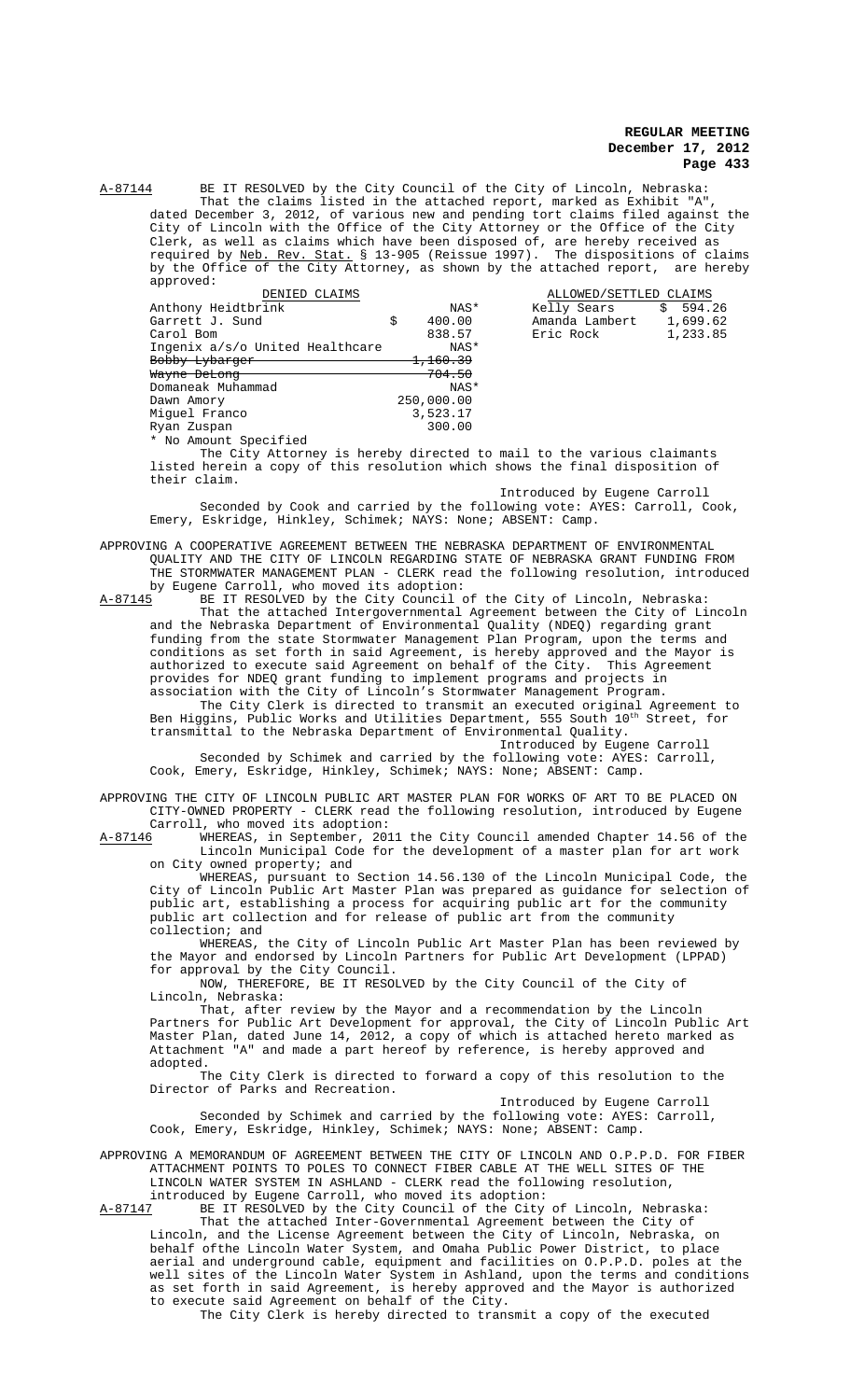original Agreement to Jerry Obrist, Lincoln Water System, for transmittal to O.P.P.D.

Introduced by Eugene Carroll Seconded by Emery and carried by the following vote: AYES: Carroll, Cook, Emery, Eskridge, Hinkley, Schimek; NAYS: None; ABSENT: Camp.

## ORDINANCE -  $3^{RD}$  READING & RELATED RESOLUTIONS (as required)

REPEALING ORDINANCE NO. 18002, PASSED ON JUNE 3, 2002, ESTABLISHING A VOLUNTARY UTILITY BILLING DONATION PROGRAM BY USERS OF ELECTRICITY FURNISHED BY THE LINCOLN ELECTRIC SYSTEM, KNOWN AS LINCOLN CARES - CLERK read an ordinance, introduced by Jon Camp, repealing Ordinance No. 18002, passed on June 3, 2002, establishing the voluntary utility billing donation program with Lincoln Electric System, known as the Lincoln Cares program. The Lincoln Cares program will be modified and continued under an Executive Order, the third time.<br>CARROLL Moved to pass the ordinance as read.

CARROLL Moved to pass the ordinance as read. Seconded by Cook and carried by the following vote: AYES: Carroll, Cook,

Emery, Eskridge, Hinkley, Schimek; NAYS: None; ABSENT: Camp. The ordinance, being numbered **#19812**, if recorded in Ordinance Book #28, Page .

ANNEXATION NO. 12006 - AMENDING THE LINCOLN CORPORATE LIMITS MAP BY ANNEXING APPROXIMATELY 100 ACRES GENERALLY LOCATED AT NORTH 84TH STREET AND HAVELOCK AVENUE - CLERK read an ordinance, introduced by Jon Camp, annexing and including the below described land as part of the City of Lincoln, Nebraska and amending the Corporate Limits Map attached to and made a part of Ordinance No. 18208, to reflect the extension of the corporate limits boundary of the City of Lincoln, Nebraska established and shown thereon, the third time.<br>CARROLL Moved to pass the ordinance as read Moved to pass the ordinance as read.

Seconded by Cook and carried by the following vote: AYES: Carroll, Cook, Emery, Eskridge, Hinkley, Schimek; NAYS: None; ABSENT: Camp. The ordinance, being numbered **#19813**, if recorded in Ordinance Book #28, Page .

- CHANGE OF ZONE NO. 04075D APPLICATION OF VILLAGE GARDENS DEVELOPMENT COMPANY, LLC, TO AMEND THE VILLAGE GARDENS PLANNED UNIT DEVELOPMENT TO EXPAND THE AREA BY APPROXIMATELY TWO ACRES; FOR A CHANGE OF ZONE FROM AG AGRICULTURE DISTRICT TO R-3 RESIDENTIAL DISTRICT PUD ON A PORTION OF OUTLOT F, VILLAGE MEADOWS 3RD ADDITION; FOR A PLANNED UNIT DEVELOPMENT DISTRICT DESIGNATION OF SAID PROPERTY; AND FOR A DEVELOPMENT PLAN WITH MODIFICATIONS TO THE ZONING ORDINANCE AND LAND SUBDIVISION ORDINANCE TO ALLOW SINGLE FAMILY RESIDENTIAL DWELLINGS IN THE UNDERLYING R-3 ZONED AREA GENERALLY LOCATED AT SOUTH 62ND STREET AND BLANCHARD BOULEVARD - CLERK read an ordinance, introduced by Jon Camp, amending the Lincoln Zoning District Maps attached to and made a part of Title 27 of the Lincoln Municipal Code, as provided by Section 27.05.020 of the Lincoln Municipal Code, by changing the boundaries of the districts established and shown thereon, the third time.
- CARROLL Moved to pass the ordinance as read.

Seconded by Cook and carried by the following vote: AYES: Carroll, Cook, Emery, Eskridge, Hinkley, Schimek; NAYS: None; ABSENT: Camp. The ordinance, being numbered **#19814**, if recorded in Ordinance Book #28, Page .

TECHNICAL AMENDMENTS ORDINANCE AMENDING CHAPTER 2.02 OF THE LINCOLN MUNICIPAL CODE RELATING TO GOVERNMENTAL ORGANIZATION, CHAPTER 2.14 RELATING TO CITY AUDITOR, AND CHAPTER 2.56 RELATING TO RESTRICTIONS ON PARTICIPATION IN LOTTERIES BY AMENDING SECTION 2.02.050, THE TITLE OF CHAPTER 2.14, AND SECTIONS 2.14.010, 2.14.020, 2.14.030, 2.14.040, 2.14.050, 2.14.060, 2.14.070, 2.14.080, AND 2.56.030 TO REFLECT THE CHANGE OF TITLE OF THE POSITION OF CITY AUDITOR TO CITY CONTROLLER; AMENDING CHAPTER 2.16 OF THE LINCOLN MUNICIPAL CODE RELATING TO CITY TREASURER BY AMENDING SECTIONS 2.16.040, 2.16.050, AND 2.16.060 TO CHANGE TERMINOLOGY TO ACCORD WITH MODERN PRACTICE AND TECHNOLOGY CURRENTLY UTILIZED BY THE CITY TREASURER; AMENDING CHAPTER 3.04 OF THE LINCOLN MUNICIPAL CODE RELATING TO REVENUE AND FINANCE GENERAL PROVISIONS BY AMENDING SECTION 3.04.010 TO ACCORD WITH THE 2007 AMENDMENT OF THE LINCOLN CHARTER BY PROVIDING THAT PAYMENTS OF APPROVED CLAIMS MAY BE MADE BY CHECKS OR WARRANTS - CLERK read an ordinance, introduced by Jon Camp, amending Chapter 2.02 of the Lincoln Municipal Code relating to Governmental Organization, Chapter 2.14 relating to City Auditor, and Chapter 2.56 relating to Restrictions on Participation in Lotteries by amending Section 2.02.050, the title of Chapter 2.14, and Sections 2.14.01 the title of Chapter  $2.14$ , and Sections  $2.14.010$ , 2.14.020, 2.14.030, 2.14.040, 2.14.050, 2.14.060, 2.14.070, 2.14.080, and 2.56.030 to reflect the change of title of the position of City Auditor to City Controller; amending Chapter 2.16 of the Lincoln Municipal code relating to City Treasurer by amending Sections 2.16.040, 2.16.050, and 2.16.060 to change terminology to accord with modern practice and technology currently utilized by the City Treasurer; amending Chapter 3.04 of the Lincoln Municipal Code relating to Revenue and Finance General Provisions by amending Section 3.04.010 to accord with the 2007 amendment of the Lincoln Charter by providing that payments of approved claims may be made by checks or warrants; and repealing Sections 2.02.050, 2.14.010, 2.14.020, 2.14.030, 2.14.040, 2.14.050, 2.14.060, 2.14.070, 2.14.080, 2.16.040, 2.16.050, 2.16.060, 2.56.030 and 3.04.010 of the Lincoln Municipal Code as hitherto existing, the third time.<br>CARROLL Moved to pass the ordinance as read.

CARROLL Moved to pass the ordinance as read.

Seconded by Cook and carried by the following vote: AYES: Carroll, Cook, Emery, Eskridge, Hinkley, Schimek; NAYS: None; ABSENT: Camp. The ordinance, being numbered **#19815**, if recorded in Ordinance Book #28, Page .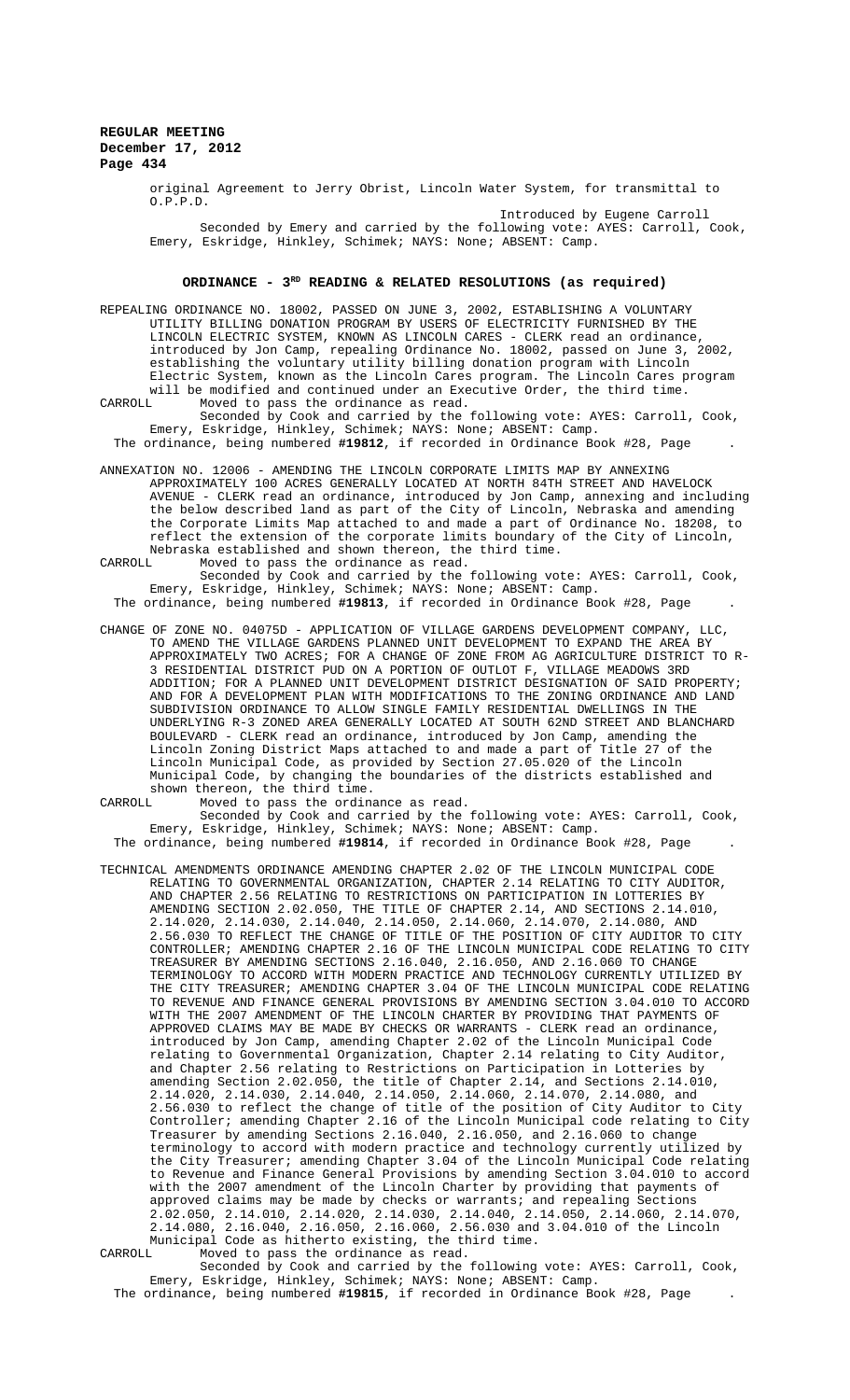CONSENT AMENDMENTS ORDINANCE AMENDING CHAPTER 2.16 OF THE LINCOLN MUNICIPAL CODE - LELATING TO CITY TREASURER BY AMENDING SECTIONS 2.16.090 AND 2.16.100 TO REVISE<br>DUTIES TO ACCORD WITH MODERN PRACTICE AND TECHNOLOGY CURRENTLY UTILIZED BY THE DUTIES TO ACCORD WITH MODERN PRACTICE AND TECHNOLOGY CURRENTLY UTILIZED BY THE CITY TREASURER; AMENDING CHAPTER 2.18 OF THE LINCOLN MUNICIPAL CODE RELATING TO PURCHASING DIVISION BY AMENDING SECTIONS 2.18.020 AND 2.18.030 TO RAISE DEPARTMENTAL AUTHORITY TO MAKE DIRECT PURCHASES TO ACCORD WITH FEDERAL REQUIREMENTS; AMENDING CHAPTER 2.20 OF THE LINCOLN MUNICIPAL CODE RELATING TO FIRE AND RESCUE DEPARTMENT BY AMENDING SECTION 2.20.150 TO TRANSFER AUTHORITY FOR FIRE HYDRANT USE FROM THE FIRE CHIEF TO THE DIRECTOR OF PUBLIC WORKS AND UTILITIES; AMENDING CHAPTER 5.04 OF THE LINCOLN MUNICIPAL CODE RELATING TO ALCOHOLIC LIQUOR BY AMENDING SECTION 5.04.062 TO REQUIRE AN APPLICATION FOR A SPECIAL DESIGNATED LICENSE THAT DOES NOT REQUIRE COUNCIL APPROVAL TO BE FILED AT LEAST 21 DAYS BEFORE THE EVENT TO MEET DEADLINES ESTABLISHED BY THE NEBRASKA STATE LIQUOR COMMISSION; AMENDING CHAPTER 8.26 OF THE LINCOLN MUNICIPAL CODE RELATING TO NUISANCES BY AMENDING SECTION 8.26.040 TO PROVIDE THAT NO REPORT OF CLEARING A NUISANCE SHALL BE REQUIRED WHEN THE PROPERTY OWNER HAS PAID THE ASSESSMENT FOR CLEARING THE NUISANCE BEFORE SEPTEMBER 1; AMENDING CHAPTER 10.26 OF THE LINCOLN MUNICIPAL CODE RELATING TO ARTERIAL STREETS BY REPEALING SECTION 10.26.136 TO REMOVE THE DESIGNATION OF FORTY-FIFTH STREET AS AN ARTERIAL STREET, AND AMENDING SECTION 10.26.360 TO DESIGNATE THE PORTION OF FOLSOM STREET BETWEEN ROSA PARKS WAY AND CAPITOL PARKWAY WEST AS AN ARTERIAL STREET - PRIOR to reading:

COOK Moved MTA #1 to amend Bill No. 12-154 in the following manner:

1. On page 1, lines 15 and 16, delete the phrase "repealing Section 10.26.136 to remove the designation of Forty-fifth Street as an arterial street, and".

2. On page 8, delete lines 21 through 25.

3. On page 9, renumber Sections 9, 10 and 11 as Sections 8, 9 and 10 respectively.

Seconded by Carroll & carried by the following vote: AYES: Carroll, Cook, Emery, Eskridge, Hinkley, Schimek; NAYS: None; ABSENT: Camp.

CLERK Read an ordinance, introduced by Jon Camp, amending Chapter 2.16 of the Lincoln Municipal Code relating to City Treasurer by amending Sections 2.16.090 and 2.16.100 to revise duties to accord with modern practice and technology currently utilized by the City Treasurer; amending Chapter 2.18 of the Lincoln Municipal Code relating to Purchasing Division by amending Sections 2.18.020 and 2.18.030 to raise departmental authority to make direct purchases to accord with federal requirements; amending Chapter 2.20 of the Lincoln Municipal Code relating to Fire and Rescue Department by amending Section 2.20.150 to transfer authority for fire hydrant use from the Fire Chief to the Director of Public Works and Utilities; amending Chapter 5.04 of the Lincoln Municipal Code relating to alcoholic liquor by amending Section 5.04.062 to require an application for a Special Designated License that does not require Council approval to be filed at least 21 days before the event to meet deadlines established by the Nebraska State Liquor Commission; amending Chapter 8.26 of the Lincoln Municipal Code relating to Nuisances by amending Section 8.26.040 to provide that no report of clearing a nuisance shall be required when the property owner has paid the assessment for clearing the nuisance before September 1; amending Chapter 10.26 of the Lincoln Municipal Code relating to Arterial Streets by <del>repealing Section 10.26.136 to remove the designation of</del> Forty-fifth street as an arterial street, and amending Section 10.26.360 to designate the portion of Folsom Street between Rosa Parks Way and Capitol<br>Parkway West as an arterial street; and repealing Sections 2.16.090. 2.16.100. Parkway West as an arterial street; and repealing Sections  $2.16.090$ , 2.18.020, 2.18.030, 2.20.150, 5.04.062, 8.26.040, and 10.26.360 of the Lincoln Municipal Code as hitherto existing, the third time.<br>SCHIMEK Moved to pass the ordinance as amended Moved to pass the ordinance as amended.

Seconded by Carroll and carried by the following vote: AYES: Carroll, Cook, Emery, Eskridge, Hinkley, Schimek; NAYS: None; ABSENT: Camp. The ordinance, being numbered **#19816**, if recorded in Ordinance Book #28, Page .

TECHNICAL AMENDMENTS ORDINANCE AMENDING CHAPTER 2.20 OF THE LINCOLN MUNICIPAL CODE RELATING TO THE FIRE AND RESCUE DEPARTMENT BY AMENDING SECTION 2.20.010 TO UPDATE TERMINOLOGY TO ACCORD WITH CURRENT PRACTICE; AMENDING SECTIONS 2.20.050 AND 2.20.080 TO PROVIDE THAT THE FIRE OFFICER IN COMMAND HAS AUTHORITY AT THE SCENE OF AN EMERGENCY; AMENDING SECTION 2.20.060 TO PROVIDE THAT MEMBERS OF LINCOLN FIRE AND RESCUE WILL PROTECT RESIDENCES AS WELL AS BUSINESSES; AMENDING SECTION 2.20.070 TO PROVIDE FOR PERSONNEL IDENTIFICATION OTHER THAN BADGES AND DISPOSITION OF IDENTIFICATION UPON LEAVING THE DEPARTMENT; AMENDING CHAPTER 7.06 OF THE LINCOLN MUNICIPAL CODE RELATING TO ROUTINE AMBULANCE SERVICE BY AMENDING SECTION 7.06.010 TO CLARIFY THAT THE FINANCE DIRECTOR ISSUES LICENSES FOR AMBULANCE SERVICE; AMENDING SECTION 7.06.070 TO PROVIDE THAT PROVIDERS OF ROUTINE AMBULANCE SERVICE SHALL COMPLY WITH MEDICAL PROTOCOLS; AMENDING SECTIONS 7.06.090 AND 7.06.100 TO UPDATE TERMINOLOGY TO ACCORD WITH CURRENT PRACTICE; AMENDING CHAPTER 7.08 RELATING TO EMERGENCY AMBULANCE SERVICE BY AMENDING SECTION 7.08.040 TO CLARIFY THAT PROHIBITION OF EMERGENCY AMBULANCE SERVICE DOES NOT APPLY TO LINCOLN FIRE AND RESCUE; AND AMENDING SECTION 7.08.050 TO CLARIFY THE DEFINITION OF LIFE-THREATENING CONDITION - CLERK read an ordinance, introduced by Jon Camp, amending Chapter 2.20 of the Lincoln Municipal Code relating to the Fire and Rescue Department by amending Section 2.20.010 to update terminology to accord with current practice; amending Sections 2.20.050 and 2.20.080 to provide that the Fire Officer in command has authority at the scene of an emergency; amending Section 2.20.060 to provide that members of Lincoln Fire and Rescue will protect residences as well as businesses; amending Section 2.20.070 to provide for personnel identification other than badges and disposition of identification upon leaving the Department; amending Chapter 7.06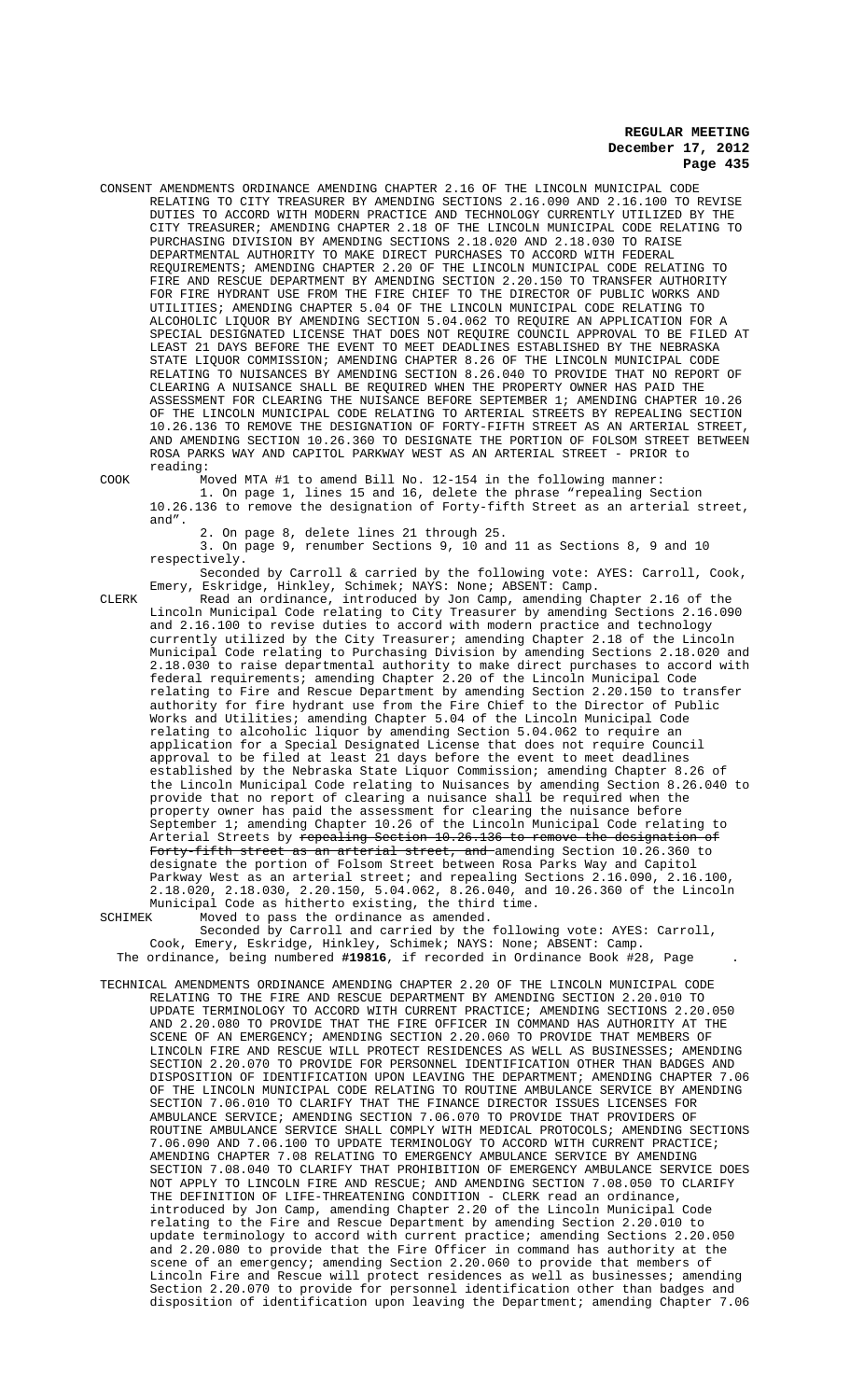of the Lincoln Municipal Code relating to Routine Ambulance Service by amending Section 7.06.010 to clarify that the Finance Director issues licenses for ambulance service; amending Section 7.06.070 to provide that providers of routine ambulance service shall comply with medical protocols; amending Sections 7.06.090 and 7.06.100 to update terminology to accord with current practice; amending chapter 7.08 relating to Emergency Ambulance Service by amending Section 7.08.040 to clarify that prohibition of emergency ambulance service does not apply to Lincoln Fire and Rescue; and amending Section 7.08.050 to clarify the definition of life-threatening condition; and repealing Sections 2.20.010, 2.20.050, 2.20.060, 2.20.070, 2.20.080, 7.06.010, 7.06.070, 7.06.090, 7.06.100, 7.08.040, and 7.08.050 of the Lincoln Municipal Code as hitherto existing, the third time.

SCHIMEK Moved to pass the ordinance as read.

Seconded by Carroll and carried by the following vote: AYES: Carroll, Cook, Emery, Eskridge, Hinkley, Schimek; NAYS: None; ABSENT: Camp. The ordinance, being numbered **#19817**, if recorded in Ordinance Book #28, Page .

TECHNICAL AMENDMENTS ORDINANCE AMENDING CHAPTER 4.20 OF THE LINCOLN MUNICIPAL CODE, RELATING TO THE LIBRARY BOARD, BY AMENDING SECTION 4.20.010 TO REMOVE PROVISIONS RELATING TO THE INITIAL APPOINTMENTS OF MEMBERS TO THE LIBRARY BOARD, AND AMENDING SECTION 4.20.020 BY REMOVING OBSOLETE LANGUAGE THAT MADE THE LIBRARY BOARD RESPONSIBLE FOR FUNCTIONS THAT ARE NOW PERFORMED BY THE PURCHASING DIVISION; AMENDING CHAPTER 8.32 OF THE LINCOLN MUNICIPAL CODE, RELATING TO SOLID WASTES, BY AMENDING SECTION 8.32.150 TO PROVIDE THAT INCREASE IN THE OCCUPATION TAX ON SOLID WASTES COLLECTED WITHIN THE CITY LIMITS, OR COLLECTED OUTSIDE THE CITY LIMITS AND PLACED IN PUBLIC SANITARY LANDFILLS, SHALL NOT TAKE EFFECT UNTIL SEPTEMBER 1, 2013; AMENDING CHAPTER 10.28 OF THE LINCOLN MUNICIPAL CODE RELATING TO ONE-WAY STREET SYSTEM BY AMENDING SECTION 10.28.020 TO INDICATE THAT "P" STREET IS A TWO-WAY STREET BETWEEN TENTH AND ELEVENTH STREETS; AMENDING CHAPTER 12.04 OF THE LINCOLN MUNICIPAL CODE, RELATING TO PARKS AND RECREATION ADVISORY BOARD, BY AMENDING SECTION 12.04.020 TO REVISE LANGUAGE TO ACCORD WITH CURRENT ACTIVITIES AND RESPONSIBILITIES OF THE PARKS AND RECREATION ADVISORY BOARD; AMENDING CHAPTER 12.08 OF THE LINCOLN MUNICIPAL CODE, RELATING TO GENERAL RULES AND REGULATIONS FOR PARKS, BY AMENDING SECTION 12.08.140 TO CLARIFY THE DESCRIPTION OF TRAILERS THAT MAY NOT OCCUPY PARKS DURING CERTAIN HOURS AND AMENDING SECTION 12.08.270 TO REFLECT THE RE-NAMING OF LINCOLN CHILDREN'S ZOO; AMENDING CHAPTER 12.24 OF THE LINCOLN MUNICIPAL CODE, RELATING TO GOLF AND TENNIS UNDER THE PARKS AND RECREATION DEPARTMENT, AMENDING CHAPTER 12.28, RELATING TO FISHING IN PARKS, AND AMENDING CHAPTER 12.32 OF THE LINCOLN MUNICIPAL CODE, RELATING TO BOATING IN PARKS, BY AMENDING SECTIONS 12.24.010, 12.24.020, 12.24.030, 12.24.060, 12.28.010, 12.28.040, AND 12.32.040, TO UPDATE LANGUAGE AND THE TITLE OF THE DIRECTOR OF THE PARKS AND RECREATION DEPARTMENT, AND TO CLARIFY PROCEDURES FOR APPROVING AND FILING REGULATIONS; AMENDING CHAPTER 12.36, RELATING TO FOLSOM CHILDREN'S ZOO, BY AMENDING THE TITLE OF THE CHAPTER AND SECTIONS 12.36.010, 12.36.030, 12.36.040, 12.36.060, 12.36.070, AND 12.36.090 TO REFLECT THE RE-NAMING OF THE ZOO AS LINCOLN CHILDREN'S ZOO, AND UPDATING THE TITLE OF THE DIRECTOR OF THE PARKS AND RECREATION DEPARTMENT - PRIOR to reading:<br>CARROLL Moved MTA

Moved MTA #1 to amend Bill No. 12-156 in the following manner: 1. On page 3, line 9, delete the phrase "to enrich people's lives" and insert thereafter the phrase ", and to select and purchase furnishings, fixtures, and supplies according to City Purchasing guidelines".

Seconded by Cook & carried by the following vote: AYES: Carroll, Cook, Emery, Eskridge, Hinkley, Schimek; NAYS: None; ABSENT: Camp.

CLERK Read an ordinance, introduced by Jon Camp, amending Chapter 4.20 of the Lincoln Municipal Code, relating to the Library Board, by amending Section 4.20.010 to remove provisions relating to the initial appointments of members to the Library Board, and amending section 4.20.020 by removing obsolete language that made the Library Board responsible for functions that are now performed by the Purchasing Division; amending Chapter 8.32 of the Lincoln Municipal Code, relating to Solid Wastes, by amending Section 8.32.150 to provide that increase in the occupation tax on solid wastes collected within the city limits, collected outside the city limits and placed in public sanitary landfills, shall not take effect until September 1, 2013; amending Chapter 10.28 of the Lincoln Municipal Code relating to one-way street system by amending section 10.28.020 to indicate that "P" street is a two-way street Between Tenth and Eleventh streets; amending chapter 12.04 of the Lincoln Municipal Code, relating to Parks and Recreation Advisory Board, by amending Section 12.04.020 to revise language to accord with current activities and responsibilities of the Parks and Recreation Advisory Board; amending Chapter 12.08 of the Lincoln Municipal Code, relating to general rules and regulations for Parks, by amending Section 12.08.140 to clarify the description of trailers that may not occupy parks during certain hours and amending Section 12.08.270 to reflect the re-naming of Lincoln Children's Zoo; amending Chapter 12.24 of the Lincoln Municipal Code, relating to Golf and Tennis under the Parks and Recreation Department, amending Chapter 12.28, relating to Fishing in Parks, and amending Chapter 12.32 of the Lincoln Municipal Code, relating to Boating in Parks, by amending Sections 12.24.010, 12.24.020, 12.24.030, 12.24.060, 12.28.010, 12.28.040, and 12.32.040, to update language and the title of the Director of the Parks and Recreation Department, and to clarify procedures for approving and filing regulations; amending Chapter 12.36, relating to Folsom Children's Zoo, by amending the title of the chapter and Sections 12.36.010, 12.36.030, 12.36.040, 12.36.060, 12.36.070, and 12.36.090 to reflect the re-naming of the zoo as Lincoln Children's Zoo, and updating the title of the Director of the Parks and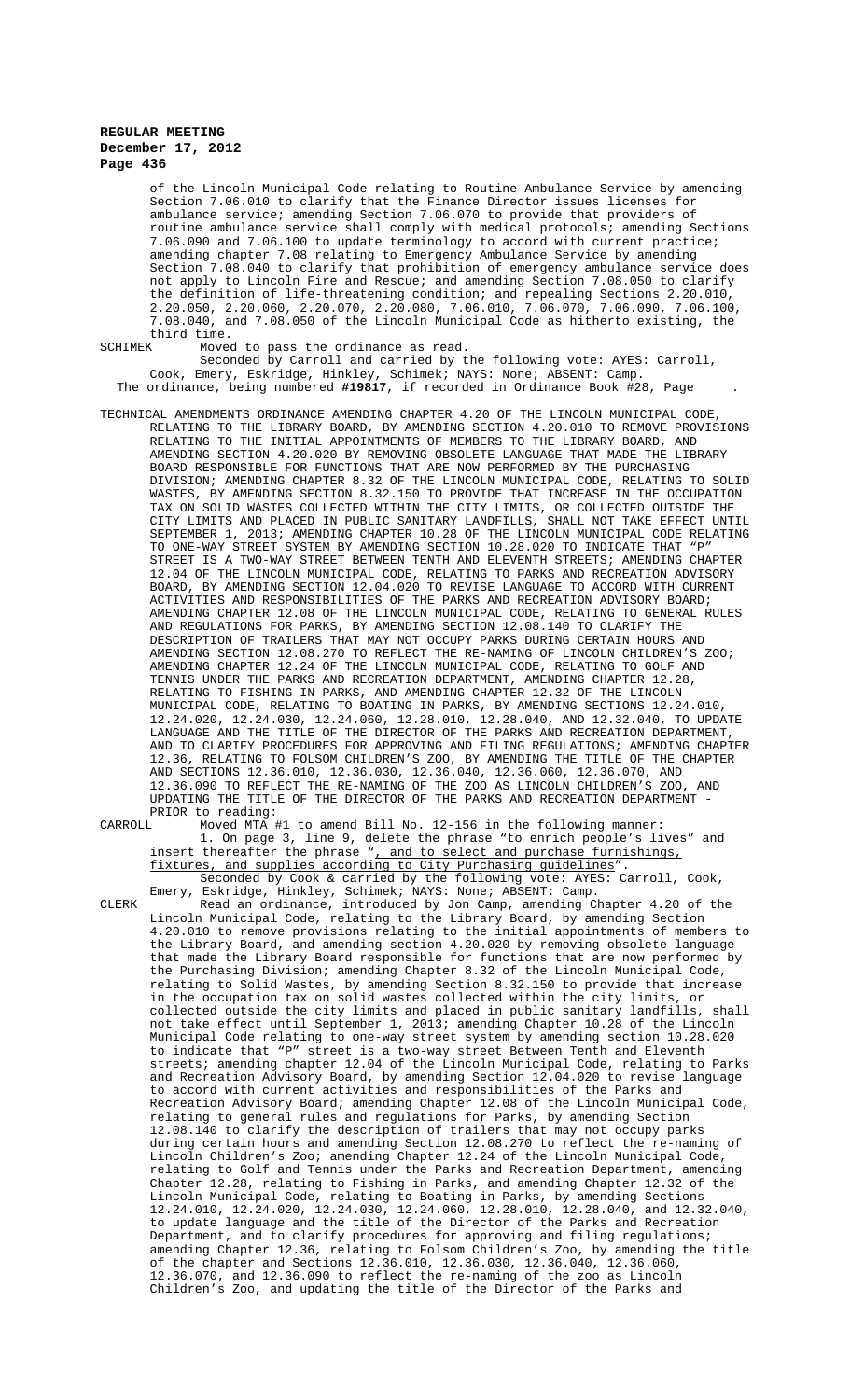Recreation Department, and repealing Sections 4.20.010, 4.20.020, 8.32.150, 10.28.020, 12.04.020, 12.08.140, 12.08.270, 12.24.010, 12.24.020, 12.24.030, 12.24.060, 12.28.010, 12.28.040, 12.32.040, 12.36.010, 12.36.030, 12.36.040, 12.36.060, 12.36.070, and 12.36.090 as hitherto existing, the third time.<br>SCHIMEK Moved to pass the ordinance as amended. SCHIMEK Moved to pass the ordinance as amended. Seconded by Carroll and carried by the following vote: AYES: Carroll, Cook, Emery, Eskridge, Hinkley, Schimek; NAYS: None; ABSENT: Camp. The ordinance, being numbered **#19818**, if recorded in Ordinance Book #28, Page . CONSENT AMENDMENTS ORDINANCE AMENDING CHAPTER 12.08 OF THE LINCOLN MUNICIPAL CODE, RELATING TO GENERAL RULES AND REGULATIONS FOR PARKS, BY AMENDING SECTION 12.08.010 TO DEFINE HIKER-BIKER TRAIL AND MULTI-USE TRAILS, AND CLARIFY THAT THE DEFINITION OF ROADWAY INCLUDES MULTI-USE TRAILS, REPEALING SECTION 12.08.030 AND 12.08.040, TO REMOVE THE AUTHORIZATION TO PERMIT USE OF SNOWMOBILES IN PARKS, AMENDING SECTION 12.08.060 BY APPLYING SPEED LIMITS TO MULTI-USE TRAILS, AMENDING SECTION 12.08.070 TO REFLECT THE RENAMING OF BILL HARRIS PARK, CLARIFYING THAT MULTI-USE TRAILS ARE OPEN 24 HOURS A DAY AND REPEALING THE REQUIREMENT THAT THE DIRECTOR OF THE PARKS AND RECREATION DEPARTMENT REPORT CHANGES OF PARK HOURS TO THE PARKS AND RECREATION ADVISORY BOARD, AMENDING SECTION 12.08.200 BY PROVIDING THAT SHOOTING MODEL ROCKETS AND FLYING MODEL AIRCRAFT ARE PROHIBITED IN PARKS, AND AMENDING SECTION 12.08.230, TO PROVIDE THAT COMMERCIAL ACTIVITIES MAY BE PERMITTED BY THE DIRECTOR OF THE PARKS AND RECREATION DEPARTMENT; AMENDING CHAPTER 12.12 OF THE LINCOLN MUNICIPAL CODE, RELATING TO POLICING PARKS OUTSIDE CITY BY REPEALING THAT CHAPTER, CONSISTING OF SECTION 12.12.010; AMENDING CHAPTER 12.20 OF THE LINCOLN MUNICIPAL CODE, RELATING TO TREES AND SHRUBBERY, BY AMENDING SECTION 12.20.025 TO DELETE THE REQUIREMENT FOR ANNUAL REPORTS ON TREE PLANTING; AMENDING CHAPTER 12.32, RELATING TO BOATING IN PARKS, BY REPEALING SECTION 12.32.050 REQUIREMENTS FOR LIABILITY INSURANCE FOR HAULING PASSENGERS BY BOAT FOR HIRE - PRIOR to reading: COOK Moved MTA #3 to amend Bill No. 12-157 by accepting the substitute ordinances attached hereto as Bill No. 12-157A and 12-157B. Seconded by Carroll & carried by the following vote: AYES: Carroll, Cook, Emery, Eskridge, Hinkley, Schimek; NAYS: None; ABSENT: Camp. COOK Moved MTA #4 to amend Bill No. 12-157A in the following manner: 1. On page 1, lines 8 and 9, delete the phrase "amending Section 12.08.200 by providing that shooting model rockets and flying model aircraft are prohibited in parks,". 2. On page 1, line 16, delete "12.08.200,". 3. On page 5, delete lines 9 through 25. 4. On page 8, line 1, delete "12.08.200,". 5. Renumber Sections 7, 8, 9, 10, 11, and 12 as Sections 6, 7, 8, 9, 10, and 11, respectively. Seconded by Carroll and carried by the following vote: AYES: Carroll, Cook, Emery, Eskridge, Hinkley, Schimek; NAYS: None; ABSENT: Camp. COOK Moved MTA #5 to amend Bill No. 12-157A in the following manner: 1. On page 1, lines 13 and 14, delete the words "delete the requirement for annual" and insert in lieu thereof the words "provide that"; 2. On page 1, line 14, after the word "planting" insert the words "shall be prepared at the request of a Council Member'. 3. On page 7, line 8, after the period, insert the following sentence: "The Parks and Recreation Department shall prepare a report for the City Council detailing where trees have been planted on private property and the reasons for such plantings at the request of a City Council member." Seconded by Schimek and carried by the following vote: AYES: Carroll, Cook, Emery, Eskridge, Hinkley, Schimek; NAYS: None; ABSENT: Camp. CLERK Read an ordinance, introduced by Jon Camp, amending Chapter 12.08 of the Lincoln Municipal Code, relating to General Rules and Regulations for Parks, by amending Section 12.08.010 to define hiker-biker trail and multi-use trails, and clarify that the definition of roadway includes multi-use trails, repealing Section 12.08.030 and 12.08.040, to remove the authorization to permit use of snowmobiles in parks, amending Section 12.08.060 by applying speed limits to multi-use trails, amending section 12.08.070 to reflect the renaming of Bill Harris Park, clarifying that multi-use trails are open 24 hours a day and repealing the requirement that the Director of the Parks and Recreation Department report changes of park hours to the Parks and Recreation Advisory Board, <del>amending Section 12.08.200 by providing that shooting model rockets and</del> flying model aircraft are prohibited in parks, and amending Section 12.08.230, to provide that commercial activities may be permitted by the Director of the Parks and Recreation Department; repealing Chapter 12.12 of the Lincoln Municipal Code, consisting of Section 12.12.010 relating to Policing Parks Outside City; amending Chapter 12.20 of the Lincoln Municipal Code, relating to Trees and Shrubbery, by amending Section 12.20.025 to delete the requirement annual provide that reports on tree planting shall be prepared at the request of a Council Member; amending chapter 12.32, relating to Boating in Parks, by repealing section 12.32.050 requirements for liability insurance for hauling passengers by boat for hire; and repealing 12.08.010, 12.08.060, 12.08.070, 12.08.200, 12.08.230, and 12.20.025 of the Lincoln Municipal Code as hitherto existing, the third time. SCHIMEK Moved to pass the ordinance as amended. Seconded by Carroll and carried by the following vote: AYES: Carroll, Cook, Emery, Eskridge, Hinkley, Schimek; NAYS: None; ABSENT: Camp. The ordinance, being numbered **#19819**, if recorded in Ordinance Book #28, Page .

CARROLL Moved to Delay Bill No. 12-157B with Action Only to 01/14/13 Seconded by Schimek and carried by the following vote: AYES: Carroll, Cook, Emery, Eskridge, Hinkley, Schimek; NAYS: None; ABSENT: Camp.